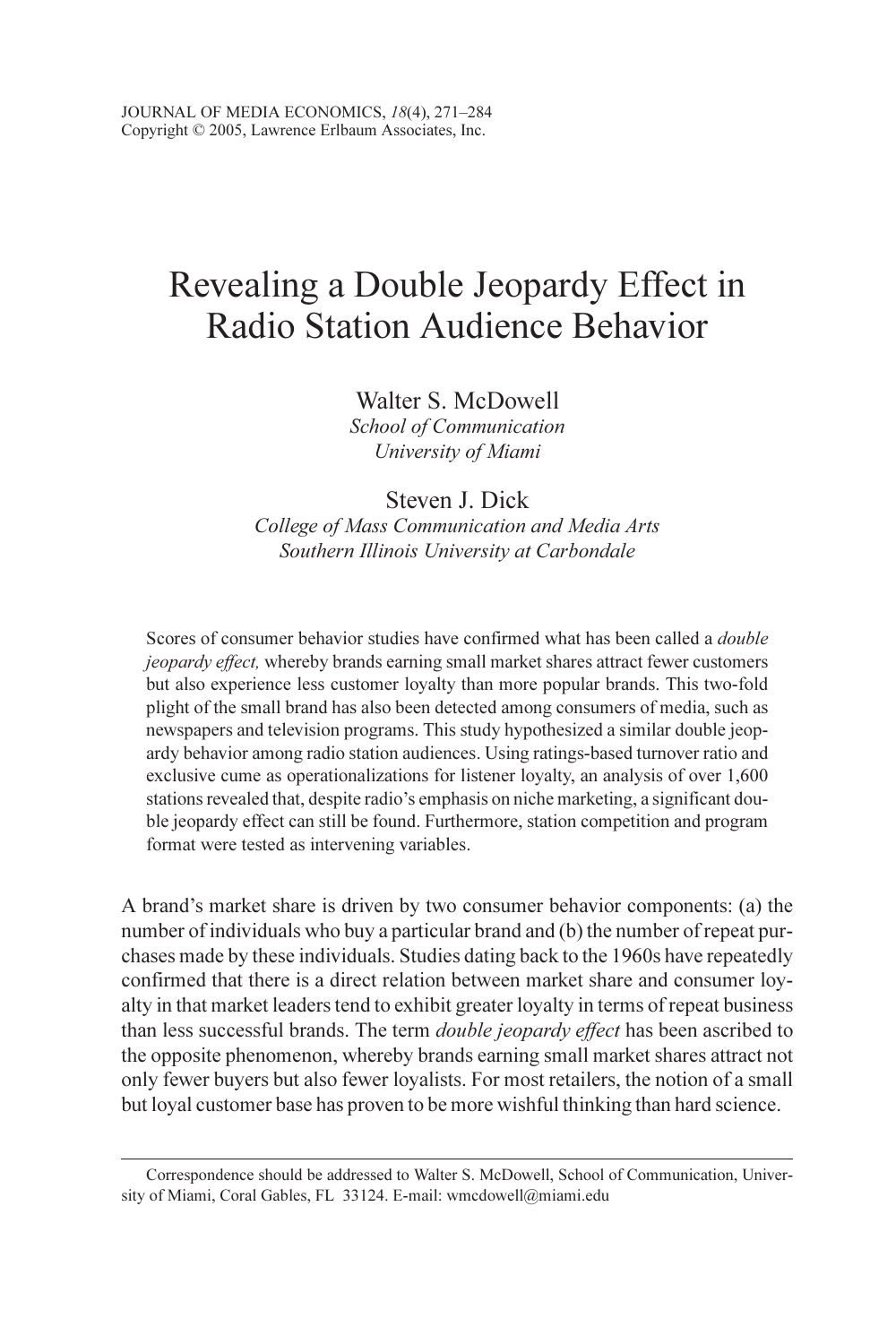#### 272 MCDOWELL AND DICK

In terms of media, evidence of a double jeopardy effect has been detected among newspaper readers and television audiences in that highly popular media brands encourage more repeat exposure or more extended exposure than less popular competitors. Based on this accumulated body of knowledge, the researchers were curious to see if a similar effect might be found in radio listening behavior. To date, no published academic studies have addressed this specific topic. An additional reason for investigating this phenomenon for radio is a compelling argument expressed by some scholars that highly competitive niche markets might not be as conducive for revealing double jeopardy effects as broad-based markets. Aside from satisfying mere intellectual curiosity, evidence of double jeopardy can have important implications for radio station operators, particularly in the area of strategic planning for market share growth.

The relation between audience share and audience loyalty was analyzed using Arbitron ratings data collected from over 1,600 radio stations tabulated by the Duncan Radio Market Guide. Audience share was defined in the conventional manner as the percentage of listeners to a station compared with the total number of active listeners for a specified time period. Audience loyalty was measured according to two common radio industry statistics: turnover ratio and exclusive cumes. These terms will be explicated further in the Method section. The investigators were also curious about the potential influence of *program format* and *number* of competitors as possible intervening variables.

## BACKGROUND AND LITERATURE REVIEW

The relation between a brand's share of market and its purchase loyalty has been a topic of concern for retail business professionals and market researchers for over three decades. Among the consistent findings has been a so-called double jeopardy effect, originally coined by McPhee (1963). In essence, this phenomenon depicts the plight of less popular consumer brands in that they experience fewer repeat purchases than more popular brands. This consumer behavior has been observed across dozens of product categories in several countries, including the United States, Great Britain, and Japan (Ehrenberg, Goodhart, & Barwise, 1990). According to Smith and Basu (2002), achieving a threshold of market dominance appears to infuse brands with extraordinary customer loyalty, whereby "brand dominance becomes deeply imbedded and therefore, much more difficult to dislodge" (p. 1).

The underlying psychology for this phenomenon is that double jeopardy will arise whenever competitive consumer brands differ in their popularity (e.g., share of market). The power of simple brand familiarity, sometimes referred to as brand awareness, brand saliency, or mere exposure, has not been lost on researchers in marketing and advertising. Many studies have found that the most potent motivator for a brand purchase, particularly in situations of consumer uncertainty, is simple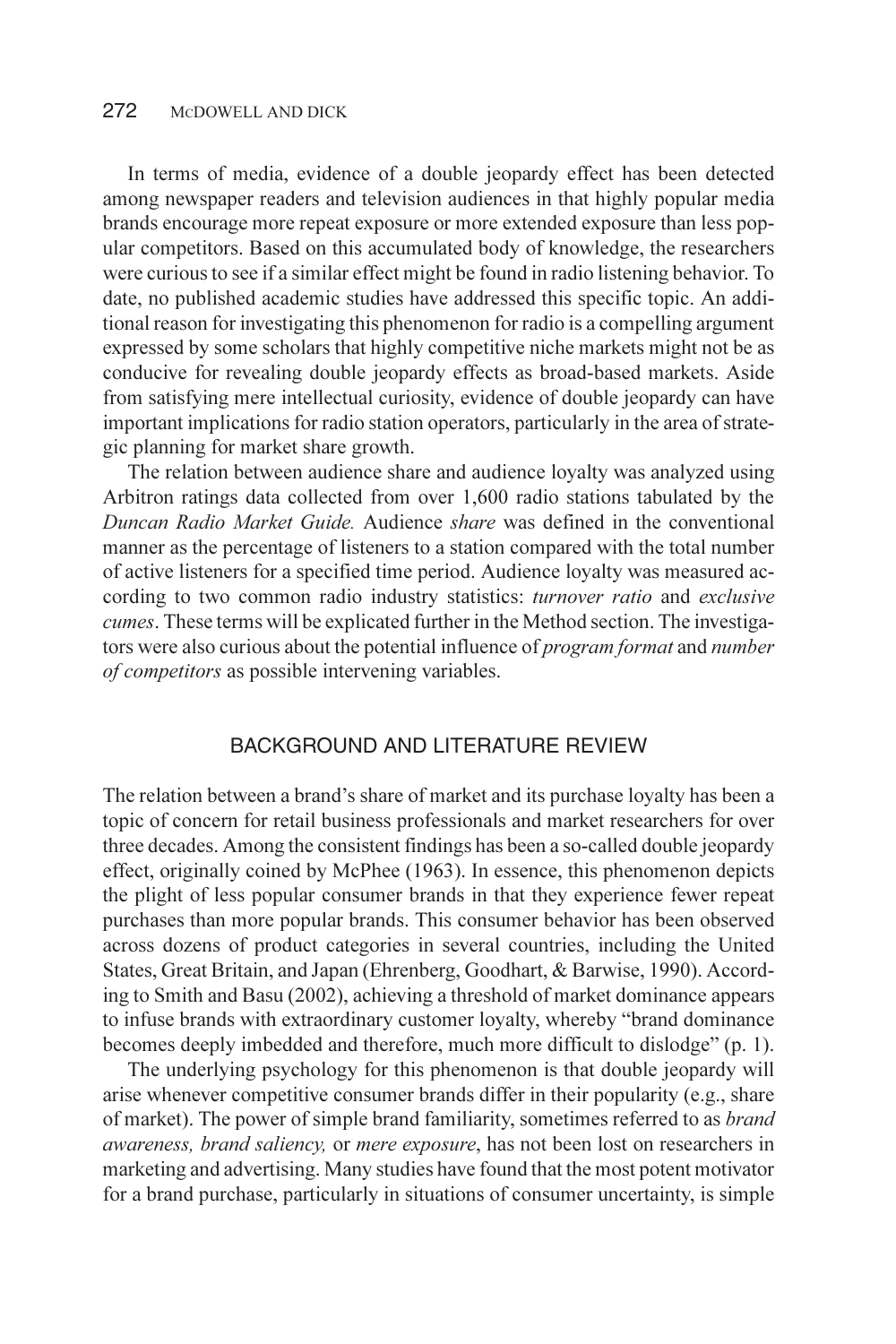but overwhelming familiarity (Hoeffler & Keller, 2003). Outspoken double jeopardy researcher Andrew Ehrenberg maintained that the key measures of brand performance, such as repeat-buying and consumer loyalty, are direct functions of market share. As a result, "there are no such things as 'strong' and 'weak' brands. There are only big brands and little brands" (Ehrenberg, Barnard, & Scriven, 1997, p. 1). Other researchers maintain that this posture is overly rigid and that big brands don't become big by accident. Instead, they enhance their market share by building brand equity. In particular, Chaudhuri (1995) provided a plausible argument that double jeopardy theory and brand equity theory are far more alike than they are different, with each using consumer brand loyalty as its most obvious behavioral outcome.

Regardless of the attitudinal underpinnings, one common observation from scrutinizing the literature on double jeopardy is that the empirical evidence and resulting theory implies that in terms of customer behavior, share drives loyalty and not the reverse. When looking at the two primary marketing strategies for increasing share—attracting more customers and increasing repeating buying by current customers—the first option seems to be the most effective. After reviewing dozens of published double jeopardy studies, Ehrenberg et al. (1990) concluded "There is no convincing evidence of marketing strategies that have yielded large increases in average purchase frequency of a brand without concurrently increasing the number of individual customers" (p. 3). That is, strategies designed exclusively to encourage repeat buying from a constant customer base seldom work. Instead, successful marketing strategies aimed primarily at attracting more customers—typically stealing them away from the competition in a zero sum market—is the most efficient means of increasing market share. Furthermore, as market share approaches a certain threshold, repeat buying also begins to rise, thus contributing even more to the firm's bottom line.

This type of double jeopardy consumer behavior has also been revealed within the domain of media consumption. For example, a study conducted in the United Kingdom found that less popular newspapers were not only read by far fewer people, but were also read less frequently by those who did read them. Conversely, publications with substantially higher circulation (higher market share) were read more often (Ehrenberg et al., 1990). In addition, a double jeopardy effect has been found among television programs. Several studies, including Barwise (1986); Barwise and Ehrenberg (1987); Barwise and Ehrenberg (1988); and Goodhart, Ehrenberg, and Collins (1987), found that higher rated prime time series generated greater repeat viewing than lower rated series. In line with the assumptions of double jeopardytheory, less popular series wereviewednot onlybyfewer peoplebut alsoless frequently than popular series. Contrary to these findings, Webster and Wang (1992) found some evidence of double jeopardy but only within certain dayparts.

Although the aforementioned television studies defined audience loyalty as weekly or daily repeat viewing of individual programs, McDowell and Dick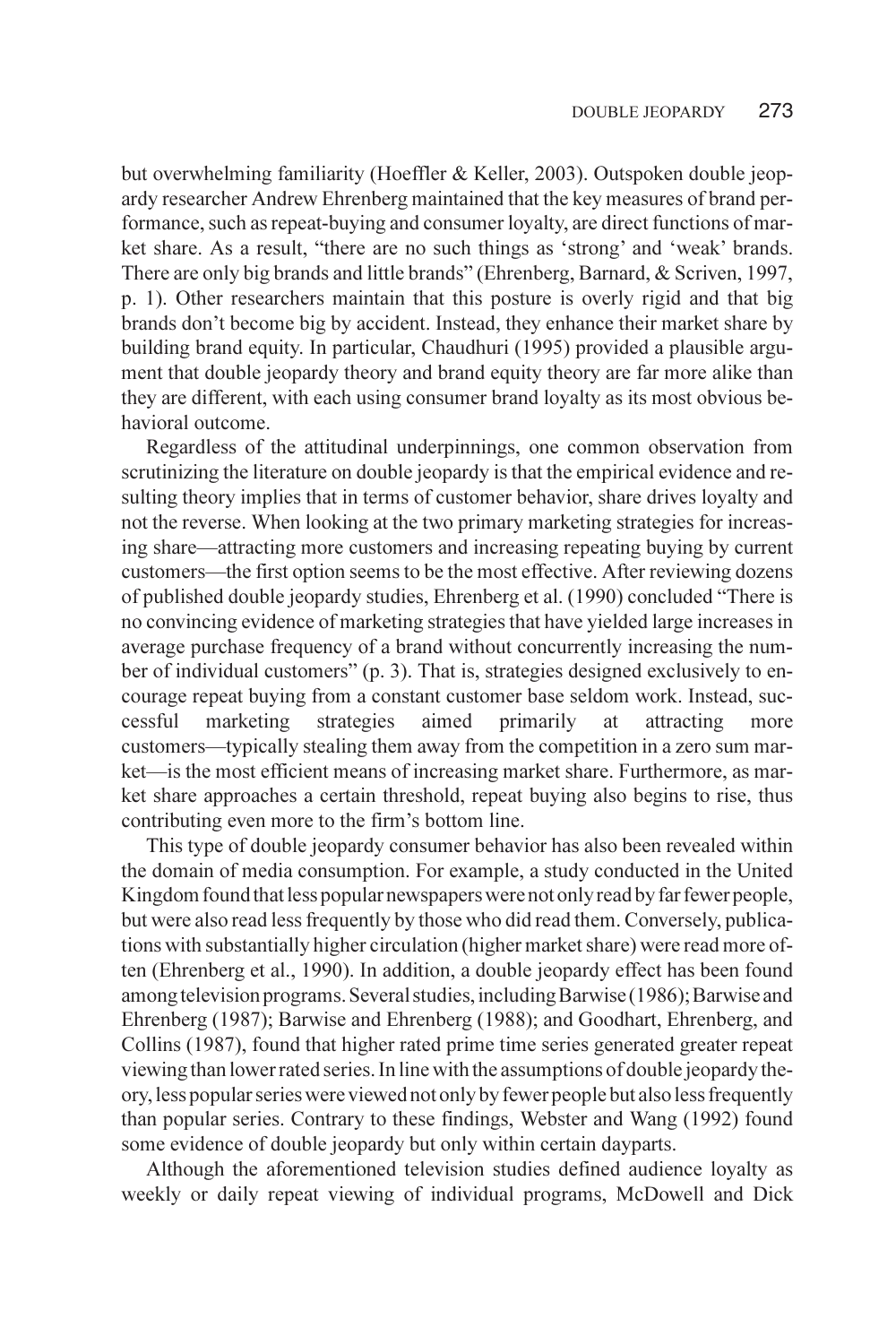(2001) approached the topic by defining loyalty as audience retention over time, comparing ratings turnover (cume divided by average quarter hour [AQH]) over multihour dayparts. This daypart retention approach is similar to most radio listening behavior and was adopted for this study. It should be noted that, although McDowell and Dick (2001) did find a double jeopardy effect for television, the study focused only on the four major broadcast networks and did not explore the far more niche-oriented program networks found on cable.

Looking at the radio industry in a case study of one market, Dick and McDowell (2004) explored several plausible ways to acquire circumstantial evidence of listener loyalty, including manipulations of audience turnover and exclusive cume. Although the researchers were not looking for double jeopardy per se, the data suggested only a weak correlation between share and loyalty. However, considering that this was merely an operational exercise using a single-market case study, there remained a need to search for a double jeopardy effect among a large, diversified group of radio markets and stations.

#### Radio Niche Format and Double Jeopardy

One possible exception to finding a double jeopardy effect within radio is the highly fragmented nature of radio formats and narrowly targeted audiences. Ehrenberg et al. (1990) suggested that the effect may not be as strong in a niche marketing environment, but to date there has been no empirical work investigating this proposition.

Unlike television, the radio industry has a long history of coping with dozens of competitors in the same marketplace. Although the television networks enjoyed a three-network oligopoly in the 1970s and 1980s, the FCC licensed hundreds of new radio stations. For instance, according to Arbitron, over the past 20+ years, the number of FM stations operating in the United States has more than doubled (Arbitron Report, 2004). To survive in such a competitive environment, radio operators cultivated niche programming, where the goal was to cater to the tastes of a relatively narrow audience segment (Keith, 2004; Tankel & Wenmouth, 1998).

Along these same lines, Dimmick (2003) offered an appropriate theory of the niche as a means of explaining modern media competition and coexistence. In its most succinct form, the theory maintains that, for a media business to survive and prosper, it must adapt and evolve through its marketing environment. Furthermore, a niche is fundamentally a relation between an individual element and its surrounding "population." Although this population can be biological, sociocultural, or economic (such as a radio market), the common dynamic is the competition for scarce resources. The ultimate goal is to develop a niche that thrives without exhausting itself from fighting too many competitors for the same limited resources. The lesson to be learned is that media businesses exist and persist over time despite what often seems to be intense competition for resources (i.e., audiences and ad-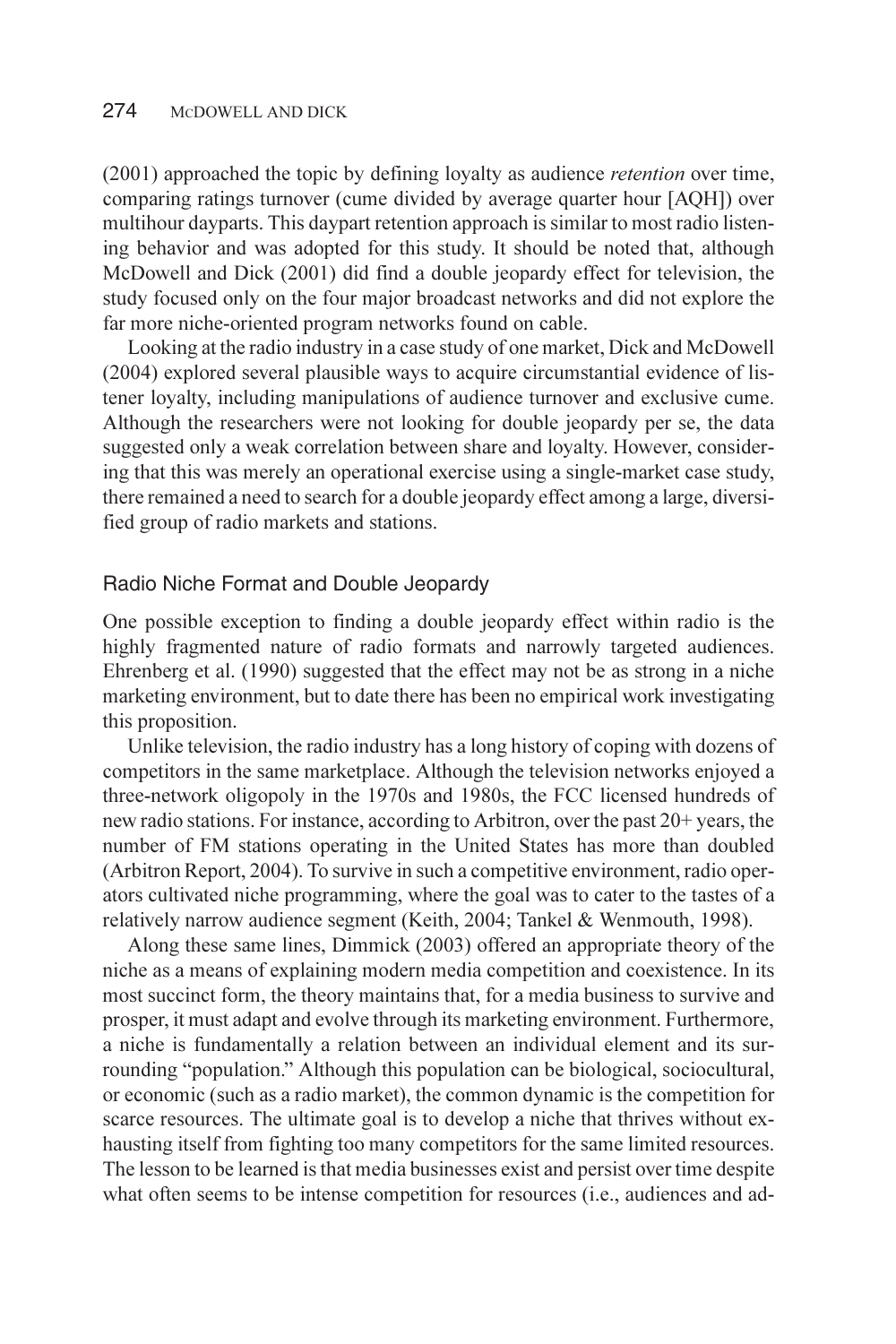vertisers). A basic premise is that niche similarity leads to *competition*, whereas niche differentiation leads to coexistence.

Niche theory proposes that small brands can construct highly differentiated niches that make them less vulnerable to direct frontal attacks from a larger competitor. By cultivating a unique niche, one could logically assume that customers might be less likely to sample other highly dissimilar brands, therefore suppressing a double jeopardy effect.

Along the same lines as Dimmick (2003), radio stations have attempted to differentiate themselves to avoid pure head-to-head competition for the same target audience. The most conspicuous means of expressing this differentiation (i.e., niche) has been through program formats. Depending on one's industry source, radio formats can be broken down into dozens of categories. Typically, these categories appeal to different demographic groups. Assuming an overall double jeopardy effect was found among all stations, it seemed plausible to explore the notion that program format might be a moderating influence.

Coinciding with an inquiry into niche program formats was a parallel concern with market size, in terms of the number of direct and indirect competitors in a given radio market. One would assume that overall audience shares for stations licensed to small markets would be somewhat larger than those licensed to larger markets, especially in a zero sum competitive environment. Therefore, would small markets be more likely to reveal a stronger double jeopardy effect than large markets with more competition? In addition, the notion of *number of competitors* can be broken down an additional step by examining the number of competitors in single market that broadcast essentially the same program format. In other words, regardless of the overall number of stations operating in a market, a station with more head-to-head competition in niche content might be more susceptible to a double jeopardy effect than another station operating with an exclusive format. This study examined both factors as intervening variables.

#### Measuring Broadcast Audience Behavior

For the sake of brevity, we assume the reader has some basic knowledge of Arbitron ratings methodology and the various uses of ratings data in broadcasting management. This information is available from several sources, including Keith (2004) and Webster, Phalen, and Lichty (2000). Also, the Arbitron Company website offers a wealth of information (www.Arbitron.com). On a more scholarly level, the company also publishes an annual detailed methodology summary for its diary-based reports (Arbitron Methods, 2005). The remainder of this section addresses specific ratings statistics as defined by Arbitron (Arbitron Report, 2004) and elaborated by Webster et al. (2000).

AQH audiences are expressed as total persons (00s) and as percentages in the form of rating points and share points. These data signify the average number of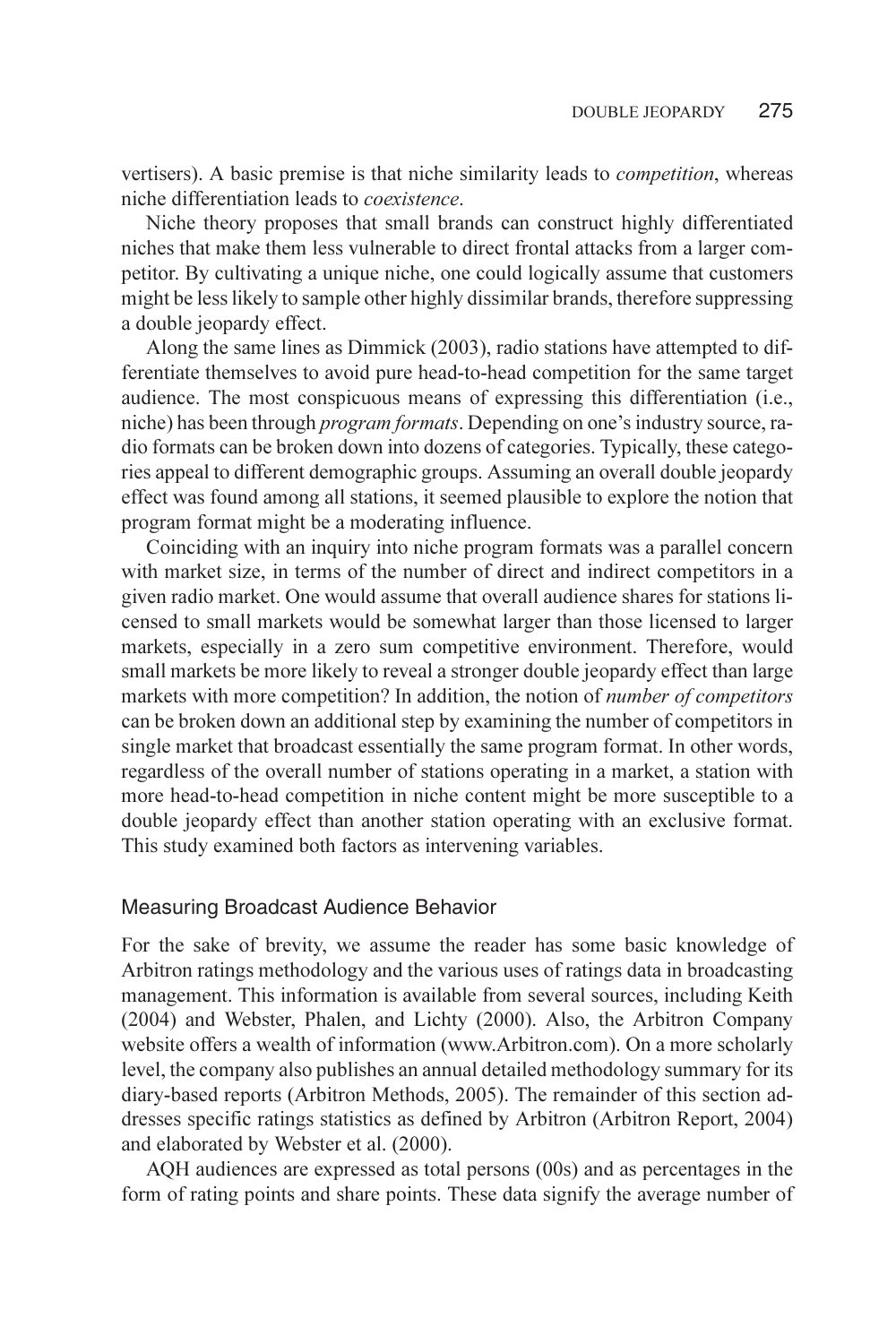audience members listening to a station for at least 5 min per quarter hour throughout a multihour daypart. Cume is shorthand for cumulative and signifies the number of unduplicated audience members listening at least 5 min per quarter hour throughout a multihour daypart. As with AQH, cume is expressed as total persons (00s) and as a percentage of the market population (a cume rating). The definition of cume is identical to reach—a term used regularly by advertisers and media buyers to identify the number of unduplicated audience members exposed to a commercial message. Again, the key difference between AQH and cume audience measures is audience duplication. Although AQH estimates will include the same listeners over successive quarter hours within the defined daypart, cume estimates tabulate a listener only once, regardless of the number of quarter hours of listening. A radio station typically experiences substantially larger 7-day weekly cume audiences than AQH audiences. As elaborated later in this article, the formula for audience turnover is cume divided by AQH.

## Expressions of Audience Loyalty

Webster et al. (2000) maintained that audience loyalty is difficult to define precisely because it means different things to different people. There are several accepted ways to assess audience loyalty using ratings data, each expressing a somewhat different perspective. These include exclusive cume, audience turnover, and time spent listening (TSL). Exclusive cume is a narrower conceptualization of cume in that it is defined as unduplicated audiences that listen to that particular station. Arbitron expresses exclusive cume data as percentages (i.e., percent exclusive cume). There is an intuitive appreciation that persons who listen to only one radio station during a specified daypart logically must be considered loyal. Another suggested measure of loyalty—audience turnover—takes into account the relation between cume and AQH audiences (cume/AQH). If changes in audience share had no influence on the relation between AQH and cume, one would expect turnover ratios (cume/AQH) to remain fairly constant, regardless of increases or decreases in share values. However, the double jeopardy theory asserts that as audiences increase, this relation changes, whereby high turnover would reflect poor station loyalty and visa versa. Finally, TSL is a measure of the total amount of time in aggregate an audience member spends listening to a particular station, inferring that loyalty is a function time. At first, we were ready to adopt this operationalization, but it was rejected for two reasons. First, as Webster et al. (2000) asserted, TSL is essentially the inverse of audience turnover, whereby the formula for TSL is AQH persons divided by Cume persons, then multiplied by the number of quarter hours found in the daypart (AQH/cume  $\times$  number of dayparts). Consequently, by definition, TSL is merely another side of the same coin (stations exhibiting high turnover logically would exhibit low TSL and visa versa). Furthermore, we believe that TSL data, ex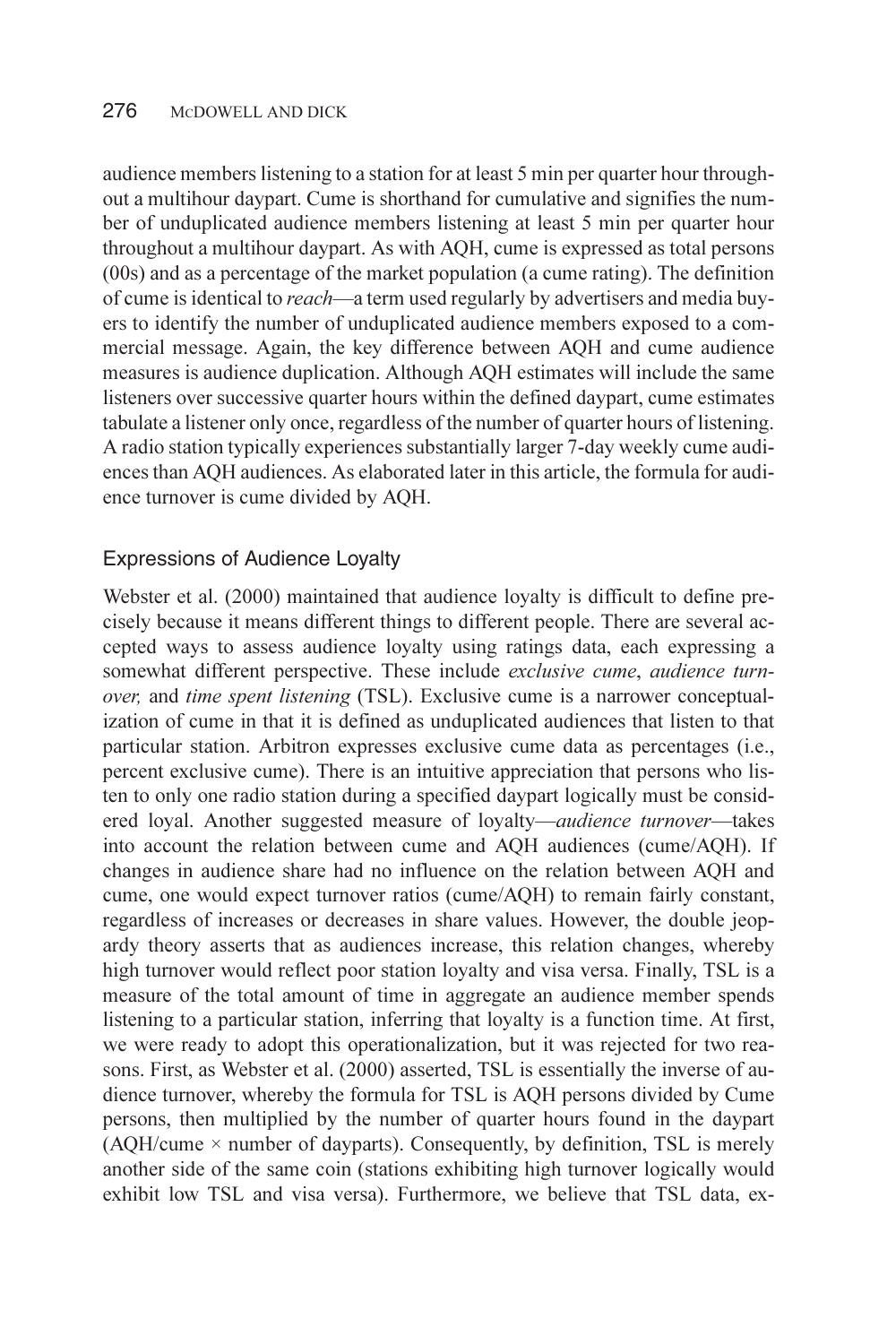pressed in units of time, can be misleading in that they are not necessarily a measure of *continuous* listening but rather a summation of all listening episodes, regardless of how many times the listener may have switched stations and returned. Dick and McDowell (2004) offered a more detailed exploration of this definitional problem that is beyond the scope of this study. We assert that exclusive cume and turnover ratio better express the audience dynamics of a station.

# Premise for This study

Based on the aforementioned literature review and theoretical discussion, one can hypothesize that from a conceptual standpoint, there is a functioning relation between a radio station's popularity and audience loyalty. Translating this conceptualization into ratings-based measures of audience behavior, the researchers proposed three operational hypotheses and a research question. The first two hypotheses test the basic concept of double jeopardy.

- H1: There is a positive relation between share and percent exclusive cume.
- H2: There is an inverse relation between share and turnover ratio.

Next, the same double jeopardy effect was reconsidered on the individual format level.

RQ: Does radio program format influence measures of double jeopardy?

The last step was to consider the intervening effect of competition in the double jeopardy model.

- H3: The level of competition will affect the relation between share and loyalty. This hypothesis was tested two ways.
	- H3a: The number of stations in the market will affect the relation between share and loyalty.
	- H3b: The amount of direct competition in format will affect the relation between share and loyalty.

## METHOD

The raw data for this study were Arbitron ratings acquired from a university subscription to 2002 Duncan Radio Market Guide (Duncan Data, 2002). Until its regrettable discontinuation in 2002, each year this proprietary subscriber-based business publication analyzed the audience and revenue performances of radio stations in the United States. These data sets constituted a census of what Duncan defined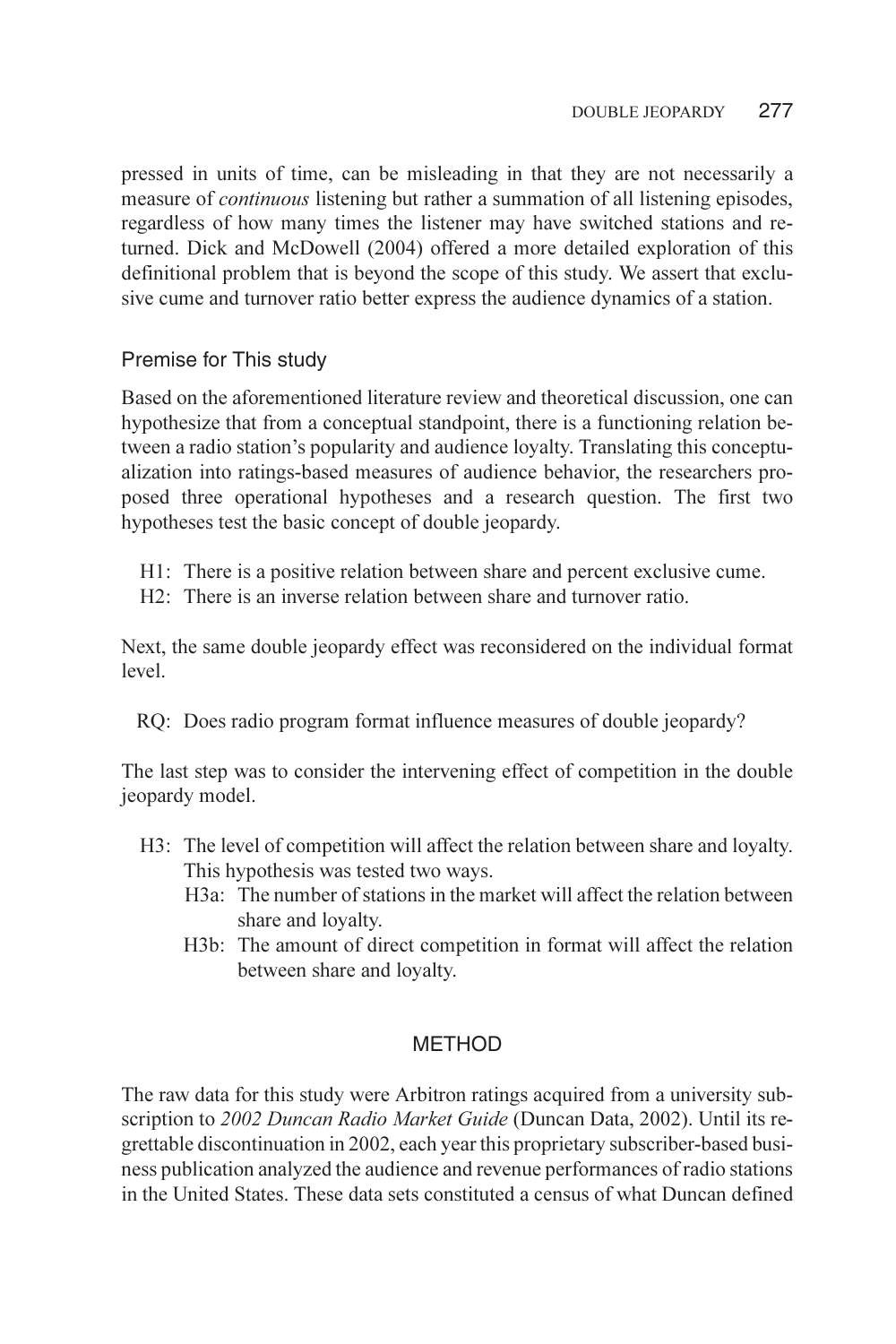## 278 MCDOWELL AND DICK

as viable radio stations, defined as stations that compete in the same market for advertising revenue as opposed to including noncommercial stations and stations licensed to adjacent markets that may generate what Arbitron designates as "out of market" audience activity that in all likelihood does not influence media buying. Because investors and financial analysts have used Duncan's Guide primarily, the text examines the top 100 markets redefined by revenue spent on radio advertising rather than population. This constituted 1,637 stations.

The aforementioned hypotheses and research question variables were operationalized in the following manner:

1. Audience share was defined as a station's AQH share of persons 12 and older listening during the Monday through Sunday, 6:00 a.m. to 12 a.m. demographic/daypart. Although not available directly from the published report, the share figures can be extrapolated readily from Duncan's data reflecting (a) share of revenue and (b) conversion ratio, derived from share of audience divided by share of revenue.

Audience share presented a model specification problem in that within a zero sum market, one station's audience share is dependant on the performance of other stations in the market. No mathematical correction can eliminate this problem completely. Audience is a finite resource shared among the stations. At the same time, the double jeopardy effect depends on a station's *relative* success within its own market and not across all markets.

2. *Audience Loyalty* was defined in two ways: (a) by each station's *percent of* exclusive cume and (b) by each station's turnover ratio (cume persons divided by AQH persons). As with audience share, the data were derived from the persons 12 and older, Monday through Sunday, 6:00 a.m. to 12 a.m.

3. Double Jeopardy, from a statistical perspective, would be revealed by (a) a positive relation between share and exclusive cume and (b) a negative relation between share and turnover ratio.

4. Program format was defined as a possible intervening variable influencing double jeopardy. All stations in the Duncan Report were identified by one of 42 possible format designations. These included not only single formats such as AOR and CHR but also subformats such as Black-Gospel and combined formats such as Hispanic-Talk. Because the number of stations assigned to some format groups was too small for any reliable statistical analysis, the researchers collapsed the master format list into eight combined format categories. These included Adult Contemporary, Album-Oriented Rock, Black, Contemporary Hits Radio, Country, Ethnic, Easy Listening, Oldies, and Talk.

5. Stations in the market were determined by counting the number of stations listed in the market by Duncan. However, Duncan excluded noncommercial stations.

6. Direct competition exists when two or more stations in the market report exactly the same format.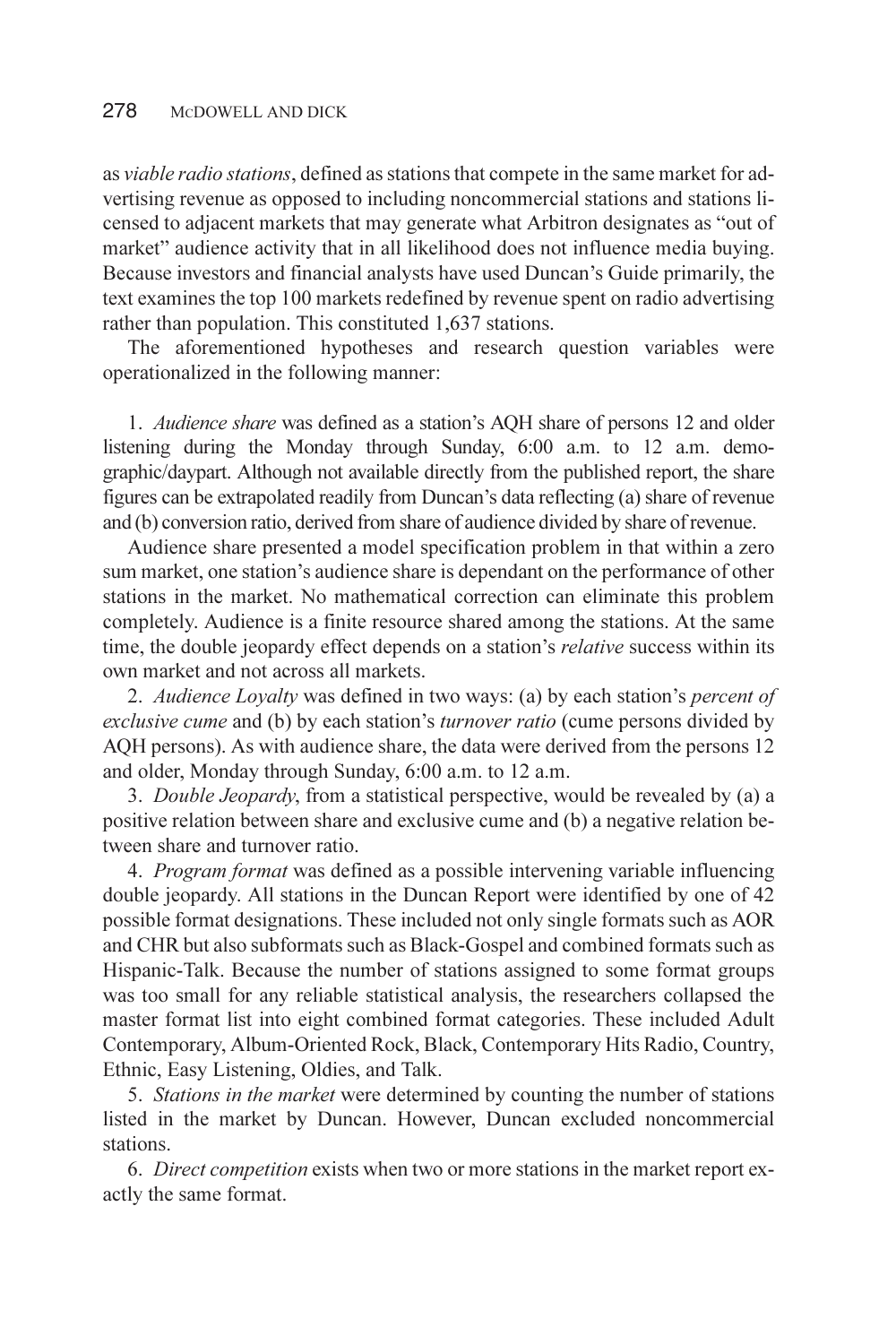### Data Analysis Protocols

The primary components of the double jeopardy effect are audience share and audience loyalty. To better understand the dynamics of this relation, we wanted to isolate and analyze the possible moderating influence of (a) market size, expressed as number of competing stations within a market and (b) program format, and more specifically, situations where several stations within a market were competing within the same format. To control for market size, station shares and station loyalty scores were standardized using z scores. Program format, addressed in the prior section on operational variables, was analyzed as a separate intervening variable.

#### RESULTS

The data set represented all 1,637 stations from the top 100 revenue markets as defined by Duncan. The typical radio market had 23 viable stations achieving a mean share of audience of 5.3. On the average, stations had an exclusive cume of 8.7% and a turnover ratio of 18.4.

Our first step was to test two hypotheses involving the existence of double jeopardy with two measures of audience loyalty.

- H1: There is a positive relation between share and percent exclusive cume.
- H2: There is an inverse relation between share and turnover ratio.

The most direct method to test the initial two hypotheses was to conduct Pearson Correlations. In both cases, the hypotheses were supported. The correlation between z scores of exclusive cume and audience share was  $r = .42$  ( $p < .000$ ; one-tailed). The correlation between z scores turnover ratio and audience share was  $r = -0.37$  ( $p < 0.00$ ; one-tailed). H1 and H2 were supported by these data. Although all tests in this study were performed using both measures of loyalty, they proved to be statistically redundant. Consequently, to remain within the appropriate article length of this publication, the remaining Results section of this study uses only exclusive cume data. (Detailed analyses of station turnover ratios are available on request from the authors.)

RQ: Does radio program format influence measures of double jeopardy?

As mentioned earlier, the original 42 formats were collapsed into nine sufficiently large categories for reasonable analysis. The nine formats ranged from a low of 105 stations for Hispanic/Ethnic to a high of 262 for talk/news/sports stations. A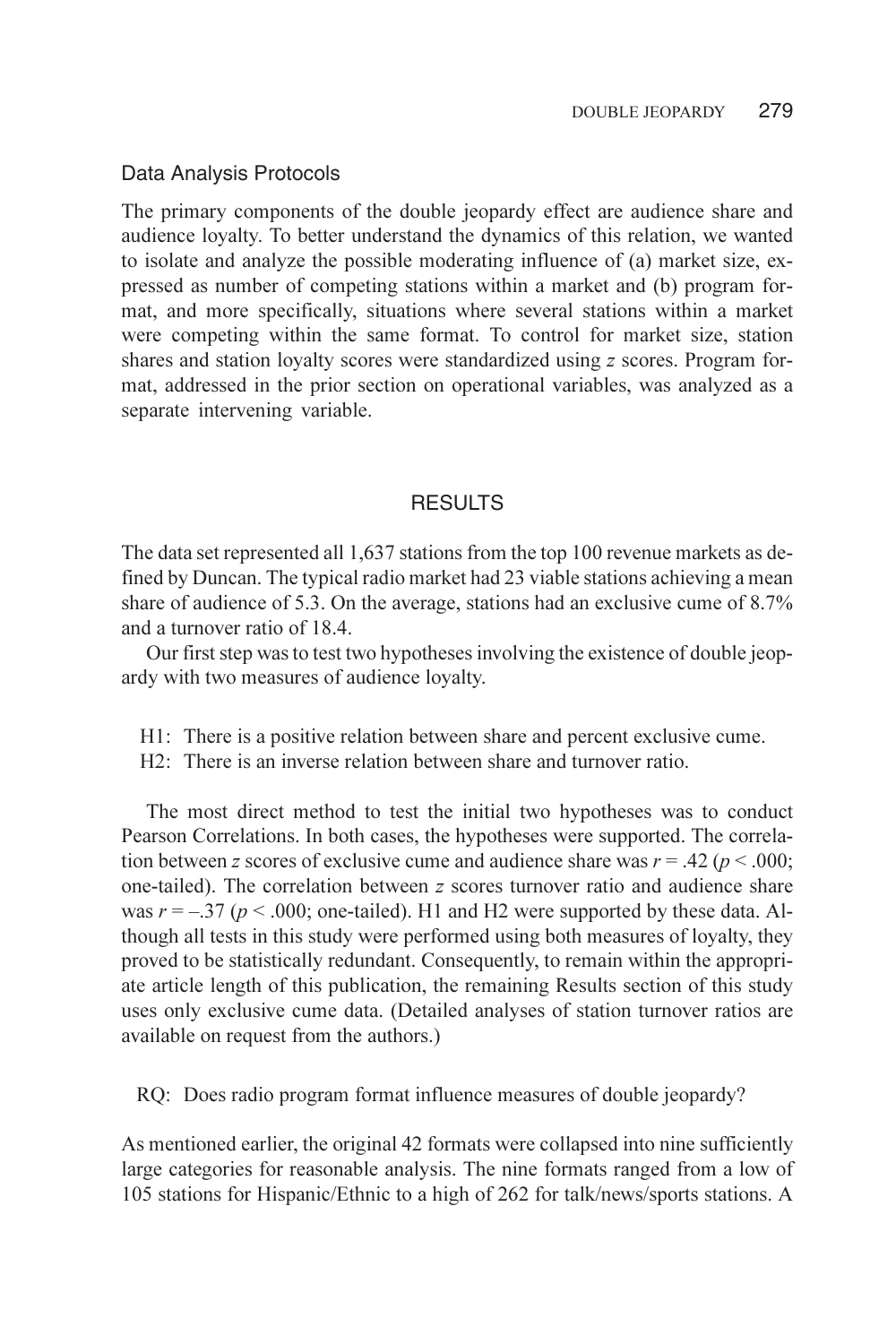group of 38 stations did not fit any of the other categories and were dropped from this analysis.

By looking at only the slope in the regression equation, we can directly compare the effect among formats (see Table 1). In effect, slope reflects the degree to which one variable changes as a consequence of changes in another variable.  $R<sup>2</sup>$  reflects the explanatory power of the equation. Country, adult contemporary, oldies, and contemporary hits radio showed the strongest effect of double jeopardy with relatively high  $R^2$ . On the other hand, easy listening and Black stations showed the weakest effect of double jeopardy and weak  $R<sup>2</sup>$ . Based on these results, there is support for the contention that double jeopardy effect is moderated by format. That is, although increases in audience shares corresponded with observable increases in audience loyalty, this relation is not consistent across all program formats.

- H3a: The number of stations in the market will affect the relation between share and loyalty.
- H3b: The presence of direct competition will affect the relation between share and loyalty.

Hypotheses H3a and H3b look at interaction effects of competition. In H3a, competition was measured as the number of stations in the market, whereas in H3b direct competition in format was used. A moderated multiple regression (MMR) analysis was introduced to examine both direct and interaction effects while also examining directionality. MMR also allows researchers to consider the relative importance of the interaction effects. Typically, regression analysis allows the re-

| Results of Regressions by Format |       |                |          |                                    |                      |
|----------------------------------|-------|----------------|----------|------------------------------------|----------------------|
| Formats Consolidated             | N     | Adjusted $R^2$ | F        | <b>Unstandardized</b><br>Intercept | Coefficient<br>Slope |
| All stations                     | 1,610 | 0.17           | 352.34*  | 0.00                               | $0.42*$              |
| Adult contemporary               | 215   | 0.36           | 123.07*  | $-0.42*$                           | $0.55*$              |
| Album-oriented rock              | 187   | 0.27           | $68.53*$ | $-0.29*$                           | $0.48*$              |
| <b>Black</b>                     | 176   | 0.08           | $16.41*$ | $0.35*$                            | $0.30*$              |
| Contemporary hits radio          | 165   | 0.33           | $81.15*$ | $-0.49*$                           | $0.50*$              |
| Country                          | 153   | 0.35           | $81.53*$ | $0.56*$                            | $0.58*$              |
| Ethnic                           | 105   | 0.13           | $16.59*$ | $0.61*$                            | $0.49*$              |
| Easy listening                   | 110   | 0.07           | $9.41*$  | $0.85*$                            | $0.34*$              |
| Oldies                           | 226   | 0.22           | $65.15*$ | $-0.24*$                           | $0.52*$              |
| Talk                             | 262   | 0.39           | 166.11*  | $-0.25*$                           | $0.45*$              |

TABLE 1 Results of Regressions by Format

*Note.* Predictors: (constant);  $z$  score: Audience share; Dependent  $z$  score: percent exclusive cume.  $*_{p}$  < .01.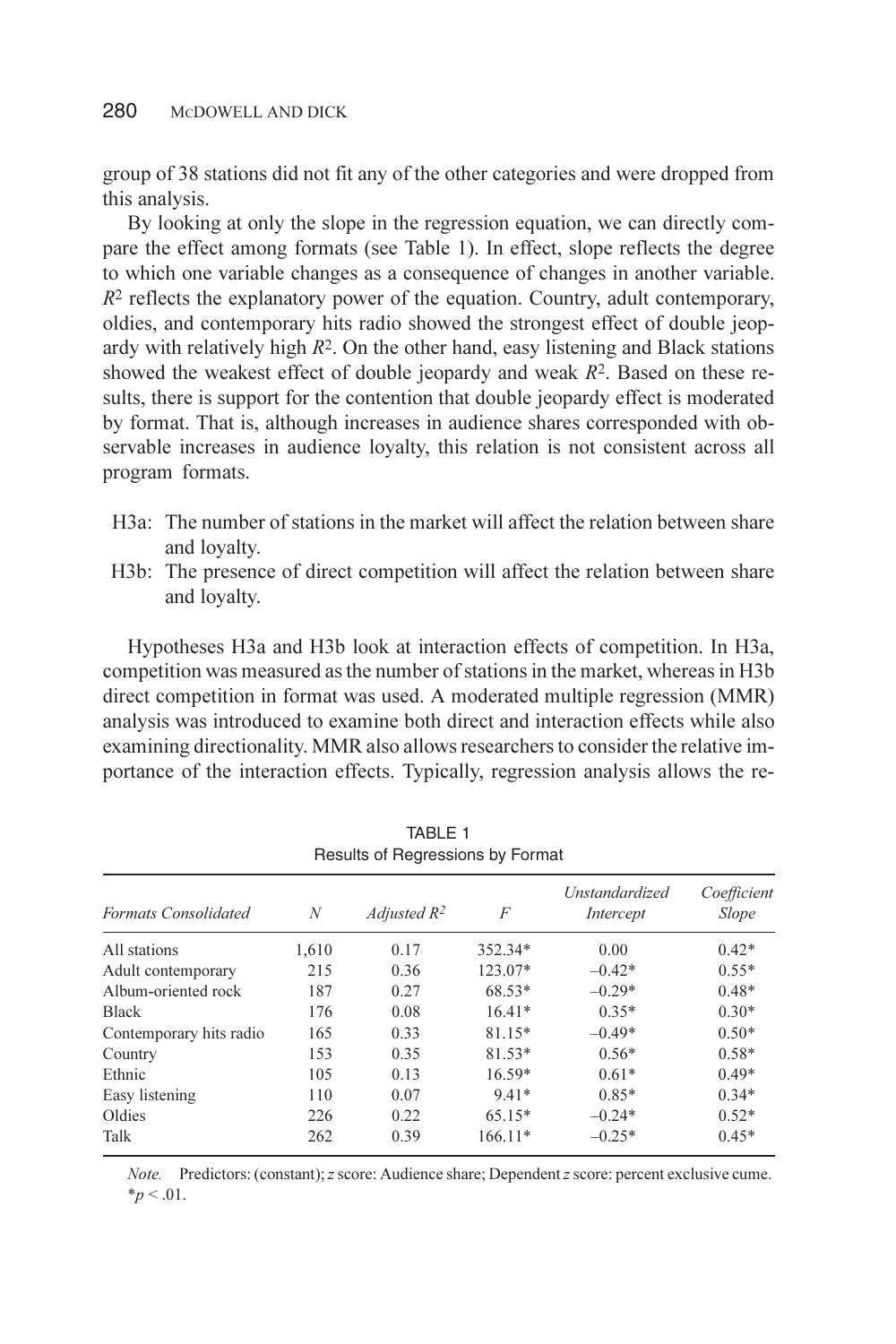searcher to look at the relation of one variable to another and the predictive power of that relation. MMR takes the additional step by allowing the researcher to look at the interaction or moderating effect on a relation (Hair, Anderson, Tathem, & Black, 1989). The technique is relatively simple. With the regression equation

Exclusive Cume =  $\alpha + \beta_1$  share +  $\beta_2$  competition

The betas for share and competition are used to analyze the ability of the variable to predict the variance in loyalty. Adding a third term to the equation

Exclusive Cume =  $\alpha + \beta_1$  share +  $\beta_2$  competition +  $\beta_3$  (Share × Competition)

The final beta can be used to analyze the interaction effect of competition within the share–loyalty relation.

The previous equation became the basis of the test for the two H3 hypotheses. H3a looked at general competition in the market. Although the regression equation was significant  $(F = 117.3, p = .00, R^2 = .177)$ , the significance was based solely on the double jeopardy effect. The betas for competition in market and the interaction term were not significant. Moreover, the equation does not produce an increase in r-square. H3a is not supported, indicating that the mere number of stations in the market did not have a significant effect or interaction on double jeopardy.

H3b tested the more narrow interaction effect of direct competition in format on double jeopardy. Again, the regression equation was significant  $(F=119.13, p=.00,$  $R^{2}$  = .180) and this time the  $R^{2}$  increased slightly over an equation without the interaction effect. The beta for direct competition was not significant—meaning direct competition was not effective in predicting loyalty. However, the beta for the interaction effect was significant (Share  $\times$  Direct Competition,  $p = .034$ ). The beta for the interaction term had a positive slope ( $\beta$  = .073), indicating that as direct competition increased, the effect of double jeopardy also increased. Because the beta for this interaction term was significant, H3b was accepted.

## **DISCUSSION**

Evidence of double jeopardy was found using both measures of audience loyalty (namely percent exclusive cume) and turnover ratio. The findings suggest that despite radio's emphasis on niche programming, audiences consolidate their listening toward the more popular station. As one radio program director of a classical music station once told the investigators, "At first we thought we attracted a small but loyal audience, but after looking at the research, we concluded that our audience was just small" (T. Godell, personal communication, January 2001).

Program format was found to be an important intervening variable in assessing the importance of double jeopardy. Based on these findings and the knowledge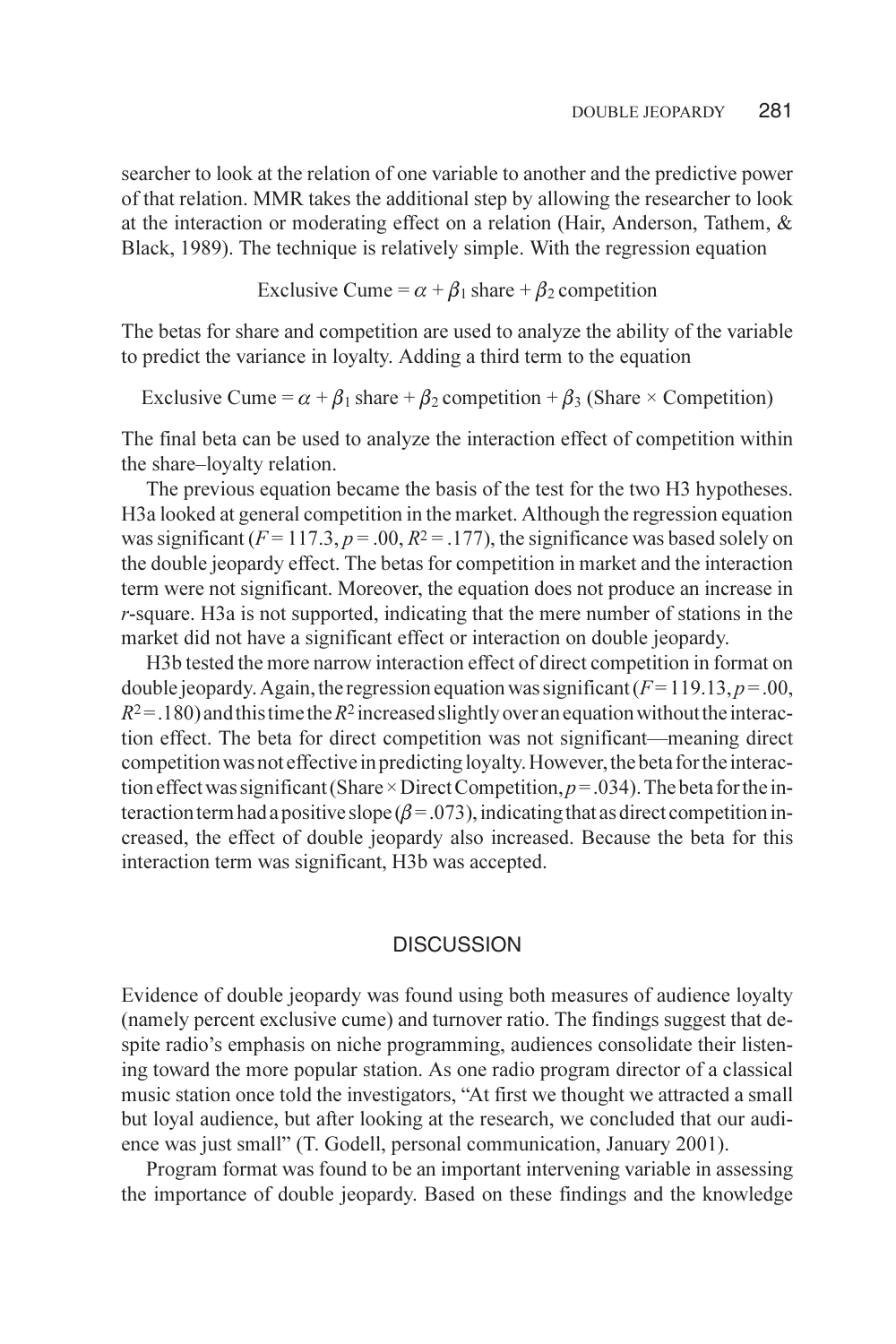#### 282 MCDOWELL AND DICK

provided in the literature review, one can state with some confidence that a double jeopardy effect is pervasive among all kinds of mass media.

The data did not support the notion that double jeopardy is influenced by the mere number of competitors assigned to a market. There was support for the intervening variable of direct format competition. That is, when two or more stations within a market reported the exact same format, the leading station was more likely to experience an enhanced double jeopardy effect.

#### Limitations

It should be noted again that this study was close to a complete census of the top 100 radio revenue markets and therefore, the typical limitations of sampling error, common to most mass media research, were not a factor here. However, stations not included in the top 100 markets might behave differently. Furthermore, this deficiency may be the reason why market size (defined as number of competitors) did not appear to be a contributing factor to the observed double jeopardy behavior. Perhaps with a greater range in market size, including small markets not included in this study, market size would have emerged as a means to explain some of the variance in the results.

Another limitation was the fact that only one broad daypart and one demographic category were available from the Duncan Guide—Monday through Sunday, 6:00 a.m. to 12:00 a.m., persons 12 and older. In terms of broad strokes for exploratory analysis, this is an ideal all-inclusive measure. However, just as the investigators found differences due to program format, it is indeed possible that the double jeopardy phenomenon is also influenced by time of day, age, or sex.

Similar to the broad daypart issue, this study may have overgeneralized some formats. For example, the poor predictive power of both Black and ethnic radio formats may have been due to collapsing stations into too few distinct categories. The rationale was to generate sufficient numbers for analysis but this may have been a disservice to the unique characteristics of some less popular formats.

As mentioned earlier, TSL is a limited indicator of loyalty because it is an aggregate measure. However, Nielsen Media Research has introduced a television ratings statistic called Length of Tune In that reveals the average length of time audiences watch a program before tuning away. This would be a welcome statistic for radio and could be achieved easily, especially if Arbitron adopts its much-publicized electronic Portable People Meter technology.

Another limitation is the "chicken or the egg" dilemma of wrongly attributing a cause and effect relation to data that can only reveal correlations. As mentioned in the literature review, prior double jeopardy research in consumer goods asserts that increased share begets repeat purchasing. The findings from this study cannot support or reject such an assertion. Without introducing a time series analysis or a con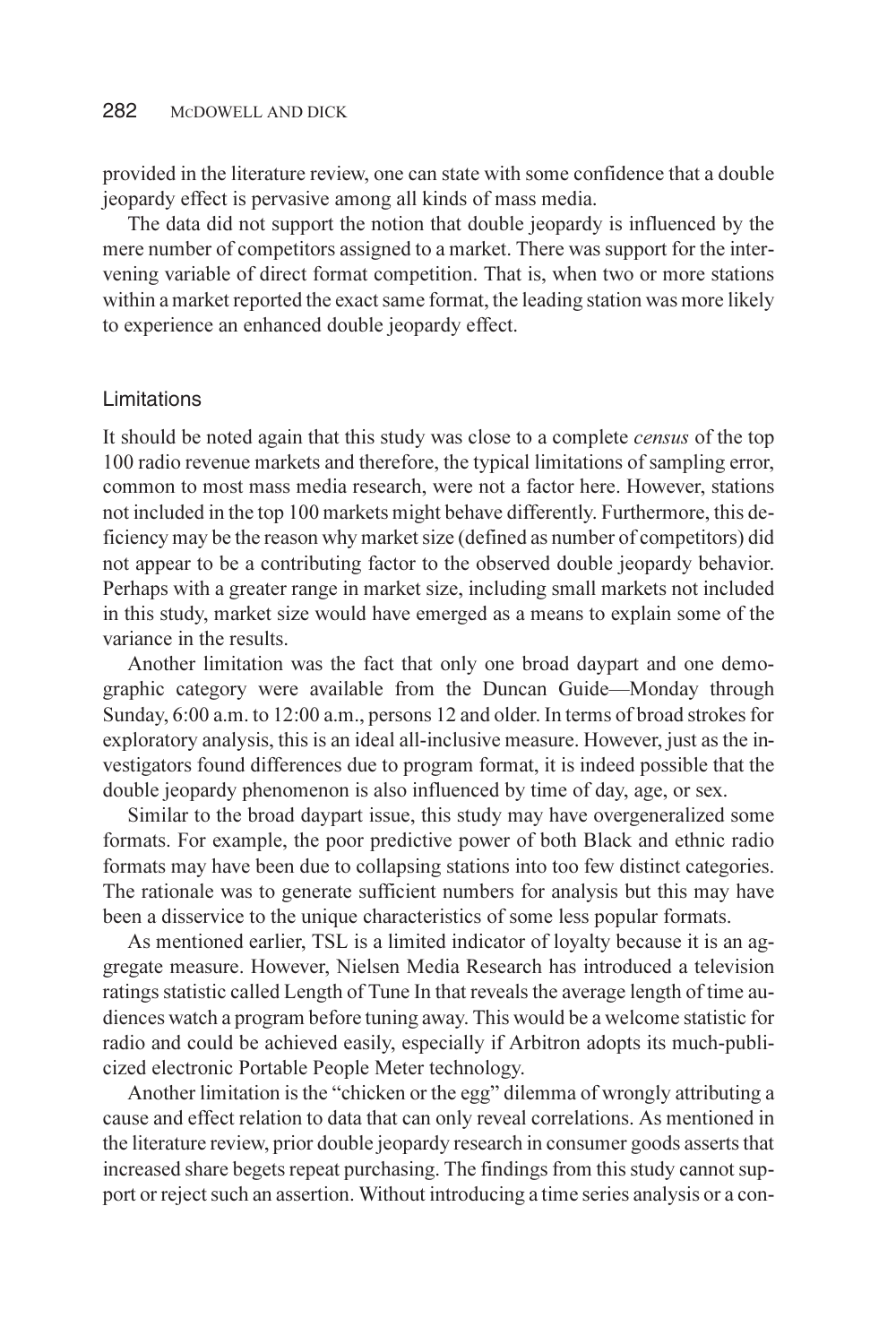trolled experiment, it is statistically impossible to show conclusive evidence that changes in audience share cause changes is exclusive cumes or turnover ratios.

In the same vein, another limitation of sorts was the high degree of variance observed within the dataset. Despite revealing significant regularities in audience behavior among several hundred stations, there were many outliers that bucked the trend. These stations merit further investigation.

It is always possible that the particular year used for analysis is not typical or is no longer typical. A trend study covering several years may be warranted. Also, because this study represents only the top earning markets, dramatically different results may be found in smaller markets.

Finally, future research will have to recast the data set. Duncan's American Radio is no longer producing these annual reports.

#### Management Implications

Is there any practical relevance for radio managers to care about the audience phenomenon of double jeopardy? The results of this study suggest that stations exhibiting high market shares cultivate exceptional audience loyalty, which makes the station less vulnerable to attack than less popular stations. For radio operators, this knowledge can justify increased investment in programming and marketing assets intended to increase market share. Although Dick and McDowell (2004) failed to show a relation between share and loyalty, their goal was to find a plausible measure of audience loyalty. Although this study did show modest support for a relation, the r-squares did not support the contention that share is an effective measure of loyalty. However, it does provide persuasive evidence that share influences loyalty.

As stated earlier, consumer research indicates that the most efficient strategy to increase market share is not to increase the frequency of purchases but to increase the number of new customers. Moreover, loyalty appears to manifest itself "automatically" with increased share. Attracting new customers can be a perplexing business. Arbitron reports that over an average week, the typical radio audience member listens regularly to several stations, as exemplified by the dataset for this study, which revealed relatively small exclusive cumes but considerable audience turnover for most stations. As with branded packaged goods, radio audiences "shop around" amid an array of brand choices. In advertising parlance, this grouping of acceptable brand choices is often referred to as a consumer's consideration set. Recognizing that nurturing exclusive brand loyalty is nearly impossible, a more realistic marketing objective is to have a brand included in as many consideration sets as possible. Some media researchers looking at audience behavior for television and cable, such as Ferguson and Perse (1993), referred to this preferred subset of media brands as a viewer's channel repertoire. It seems plausible that any one station or channel might be included in several different audience repertoires. This is not to discredit strategies intended to retain audiences over time (i.e., in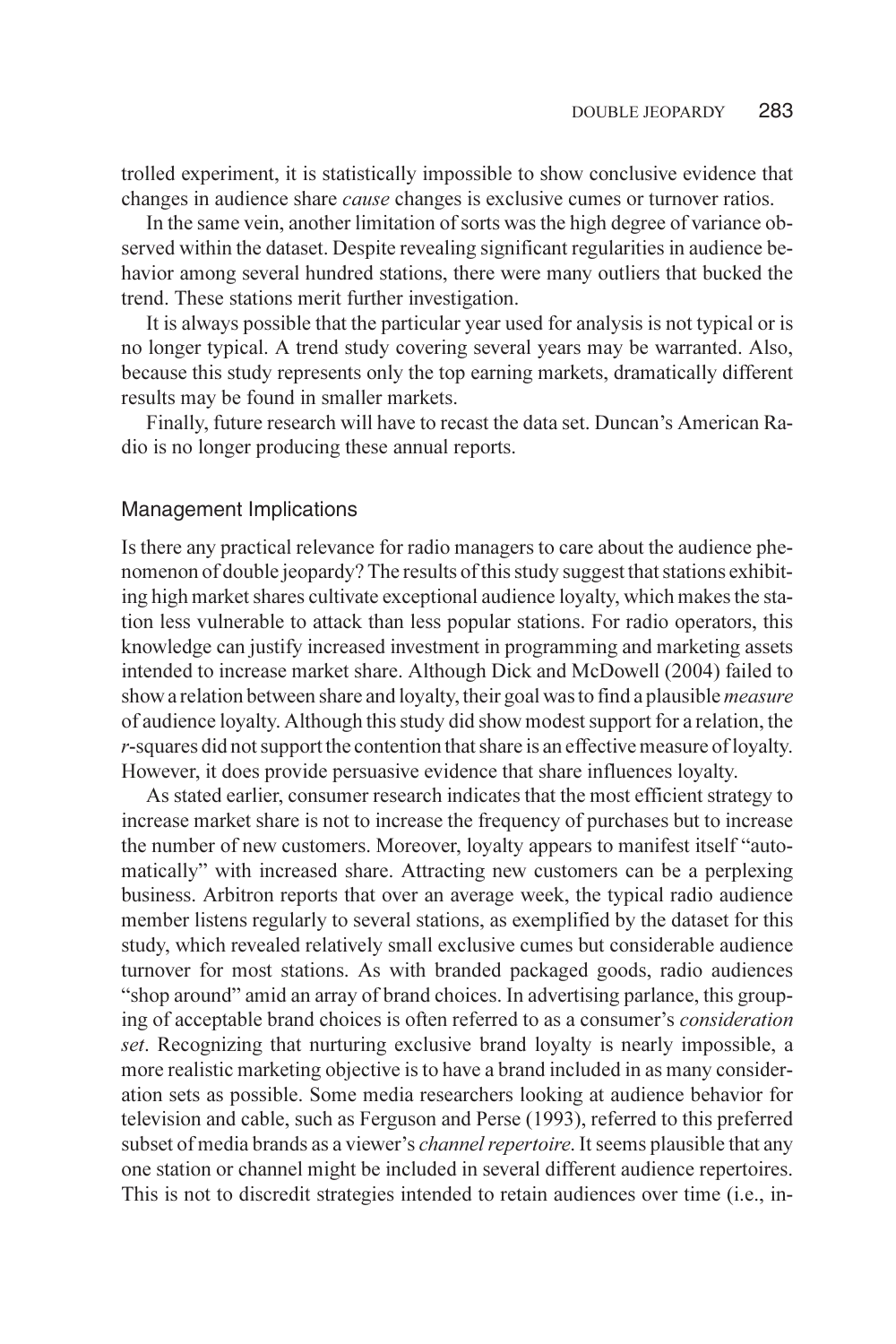crease TSL), but the double jeopardy research suggests that this approach is less effective given the investment of time, people, and money. Determining how to get a station included in more audience repertoires is not within the scope of this article but is certainly a worthwhile topic for future research.

## **REFERENCES**

- Arbitron Methods. (2005). Arbitron radio description of methodology. New York: Arbitron Inc.
- Arbitron Report. (2004). Radio today. How America listens to radio. New York: Arbitron Inc.
- Barwise, T. P. (1986). Repeat viewing of prime time series. Journal of Advertising Research, 26(4), 9–4.
- Barwise, T. P., & Ehrenberg, S. C. (1987). The liking and viewing of regular television. Journal of Consumer Research, 14, 63–70.
- Barwise, T. P., & Ehrenberg, S. C. (1988). Television and its audience. London: Sage.
- Chaudhuri, A. (1995). Brand equity or double jeopardy? Journal of Product and Brand Management, 4, 26–33.
- Dick, S. J., & McDowell, W. S. (2004). Estimating relative audience loyalty among radio stations using standard Arbitron ratings. Journal of Radio Studies, 11, 26–39.
- Dimmick, J. W. (2003). Media competition and coexistence. The theory of the niche. Mahwah, NJ: Lawrence Erlbaum Associates, Inc.
- Duncan Data. (2002). Duncan Radio Market Guide 2002. Markets 1– 100. Cincinnati, OH: Duncan American Radio.
- Ehrenberg, A., Barnard, N., & Scriven, J. (1997, November/December). Differentiation or salience. Journal of Advertising Research, 7–14.
- Ehrenberg, A., Goodhart, G., & Barwise, T. P. (1990). Double jeopardy revisited. Journal of Marketing, 54, 82–91.
- Ferguson, D. A., & Perse, E. M. (1993). Media and audience influences on channel repertoire. Journal of Broadcasting and Electronic Media, 37, 31–48.
- Goodhart, G., Ehrenberg, A., & Collins, M. A. (1987). The television audience. Patterns of viewing. Westmead, England: Gower.
- Hair, J. F., Anderson, R. E., Tathem, R. L, & Black, W. C. (1989). Multivariate data analysis (5th ed.). Upper Saddle River, NJ: Prentice Hall.
- Hoeffler, S., & Keller, K. L. (2003). The marketing advantages of strong brands. Journal of Brand Management, 10, 421–443.
- Keith, M. C. (2004). The radio station (6th ed.) Boston: Focal.
- Keller, K. L. (2003). Strategic brand management: Building, measuring, and managing brand equity. Upper Saddle River, NJ: Prentice Hall.
- McDowell, W., & Dick, S. (2001). Using TV daypart "double jeopardy effects" to boost advertising efficiency. Journal of Advertising Research, 41, 43–52.
- McPhee, W. N (1963). Formal theories of mass behavior. Glencoe, IL: The Free Press.
- Smith, T., & Basu, K. (2002). A view from the top: The impact of market share dominance on competitive position. Journal of Brand Management, 10, 19-32.
- Tankel, D. J., & Wenmouth, W. (1998) The economics of contemporary radio. In A. Alexander, J. Owers, & R. Carveth (Eds.), *Media economics. Theory and practice* (2nd ed., pp. 185-197). Mahwah, NJ: Lawrence Erlbaum Associates, Inc.
- Webster, J. G., Phalen, P. F., & Lichty, L. W. (2000). Ratings analysis: Theory and practice. Hillsdale, NJ. Lawrence Erlbaum Associates, Inc.
- Webster, J. G., & Wang, T. (1992). Structural determinants of exposure to television: The case of repeat viewing. Journal of Broadcasting and Electronic Media, 36, 125–135.